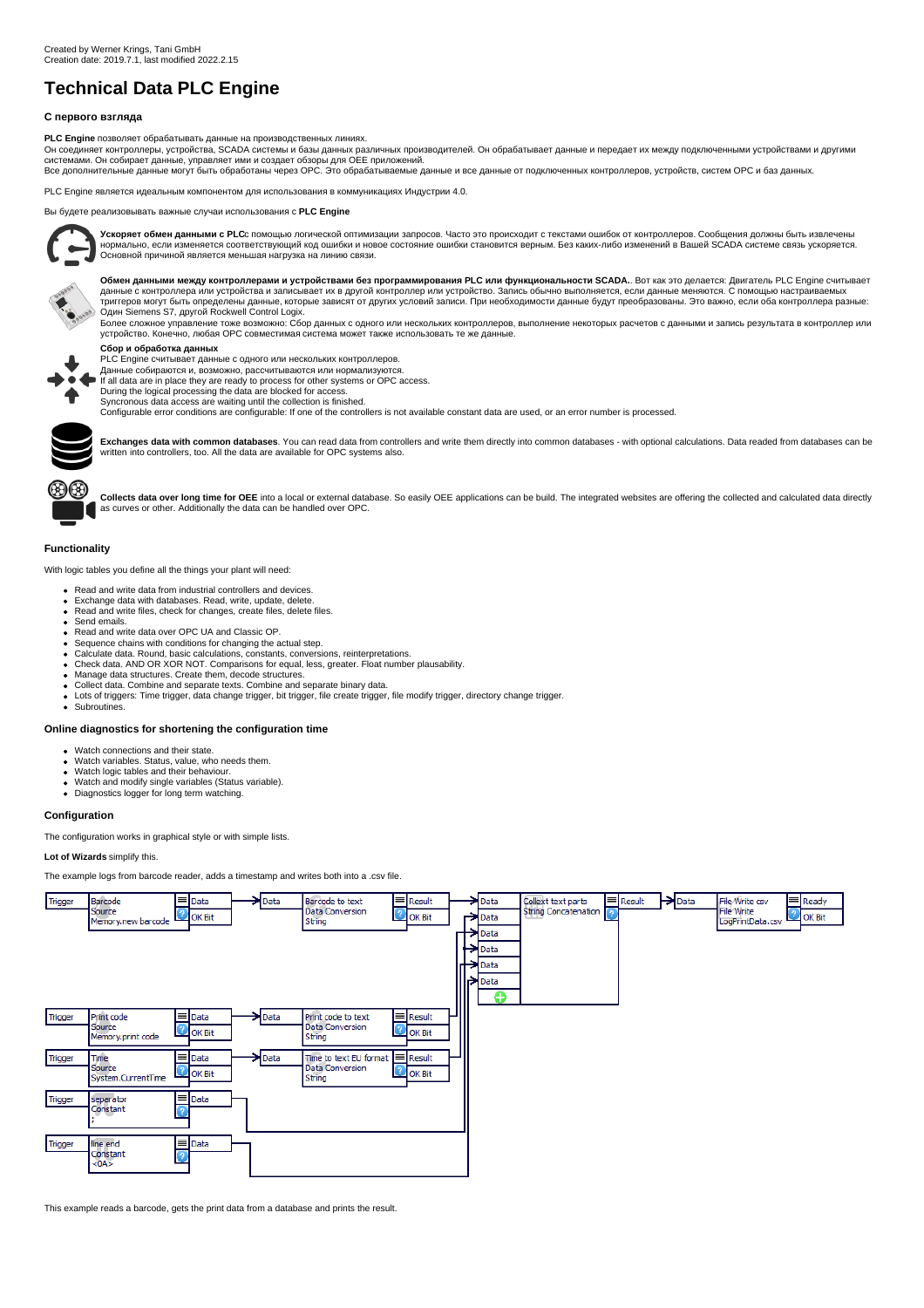

**Diagnostics** boost the startup in plants. Use Your smartphone or tablet and all of the status displays.

### Last undate: 2016-10-23 20:25:37

![](_page_1_Figure_3.jpeg)

Журнал диагностики предназначен для более длительного сбора информации.

| FSAOOO                                             |                          |                                                                                                                                                                                                                                   |
|----------------------------------------------------|--------------------------|-----------------------------------------------------------------------------------------------------------------------------------------------------------------------------------------------------------------------------------|
| Timestamp                                          | Application              | : Message                                                                                                                                                                                                                         |
| 22.10.2016 17:17:22.758<br>23.10.2016 16:43:53.981 | PLC Engine<br>PLC Engine | Table "select" element "Database Request" query "SELECT TOP 1[col1], [col2] FROM [table1] WHERE [col1] = 1;"<br>Table "Database Read mssgl" element "Database Request" query "SELECT TOP 1[col2] FROM [table1] WHERE [col1] = 0;" |

## **OPC Interfaces**

- **OPC Pipe** Открытый интерфейс
- **OPC UA** (Единая архитектура)
- **OPC DA** (Классический OPC поверх DCOM, доступен только под Windows)

Максимальное количество OPC клиентов зависит только от используемых ресурсов. С 2014 года один ПК может обрабатывать несколько сотен соединений.

Все интерфейсы OPC работают локально на одном ПК или по сети. в случае Classic OPC Classic, пожалуйста, не используйте DCOM по сети, но он будет поддерживаться.

OPC UA поддерживает быстрый двоичный протокол. Безопасность поддерживается во всех вариантах. Поддерживается многоадресное обнаружение. Элементы данных для доступа к данным поддерживаются до 200 000 штук каждый.

### **OPC UA functionality and limitations**

The OPC UA implementation conforms to the specification 1.04.

The OPC UA Standard Model is supported, some extensions exist. The OPC UA Alarms & Conditions module is supported.

An internal discovery server is active on standard, it supports multicast discovery also. It can be used as a global discovery server. Alternatively an external discovery server can be configured.

The session timeout will be limited to one hour.

The server and client certificate will be renewed if the Tani self signed certificate is used. All other certificates remain unaffected on expiring. The certificate validity is checked all 12h. It will be renewed seven<br>day AddNodes is supported with the following restrictions:

- AddNodes is possible only in Objects.Topics.Memory tree
- 
- Reference type must be OpcUaId\_Organizes NodeId can't be specified
- BrowseName can't contain a dot
- NodeClass must be Variable or Object
- NodeAttributes for Variable:
	- DisplayName: unspecified or equal to BrowseName Description: unspecified or any text
	- Value: is ignored; new variables will always be initialized to 0 (if numeric) or "" (if string type)
	- $\circ$ DataType:
		-
		-
		- OpcUaType\_Boolean<br>OpcUaType\_SByte, OpcUaType\_Byte<br>OpcUaType\_Int16/32/64, OpcUaType\_UInt16/32/64
		- OpcUaType\_Float, OpcUaType\_Double
		- OpcUaType\_String
		- OpcUaType\_LocalizedString. This will be handled outside OPC UA as a normal string. The LocaldId always is a null string
		- OpcUaType\_DateTime  $\blacksquare$
		- ä, OpcUaType\_ExtendedObject, OpcUaType\_ExtendedObjectEx. Mostly this are structures. One of the structure types under Types -> DataTypes -> BaseDataType -> Structure -><br>UserStructures; these are the structures known to the PL
		- **if the structure is given both here and via TypeDefinition, both settings must match**
		- if unspecified, OpcUaType\_Byte or the structure type of the TypeDefinition is used ValueRank, ArrayDimensions: unspecified (= scalar), scalar or a one-dimensional array of any size
		-
		- AccessLevel, UserAccessLevel: unspecified or (OpcUa\_AccessLevels\_CurrentRead | OpcUa\_AccessLevels\_CurrentWrite)<br>MinimumSamplingInterval: unspecified or 0
	-
	- $\sim$
- Historizing: unspecified or 0<br>WriteMask, UserWriteMask: unspecified or OpcUa\_NodeAttributesMask\_Value\_ • NodeAttributes for Object:
	-
	- DisplayName: unspecified or equal to BrowseName Description: unspecified or any text
	- EventNotifier, WriteMask, UserWriteMask: unspecified or 0 TypeDefinition for Variable:
- - OpcUaId\_BaseDataVariableType
- one of the structure types under Types -> VariableTypes -> BaseVariableType -> BaseDataVariableType -> UserStructures; these are the structures known to the PLC Engine core. • TypeDefinition for Object:
- o OpcUaId\_FolderType
- Each RPC as a calling queue of 10. If the requests are coming faster before handled they will return a memory error.

The security certificate key minimum length are

- Basic128Rsa15: RSA Key Length 1024 .. 4096
- Basic256: RSA Key Length 1024 .. 4096 Basic256Sha256: RSA Key Length 2048 .. 4096
-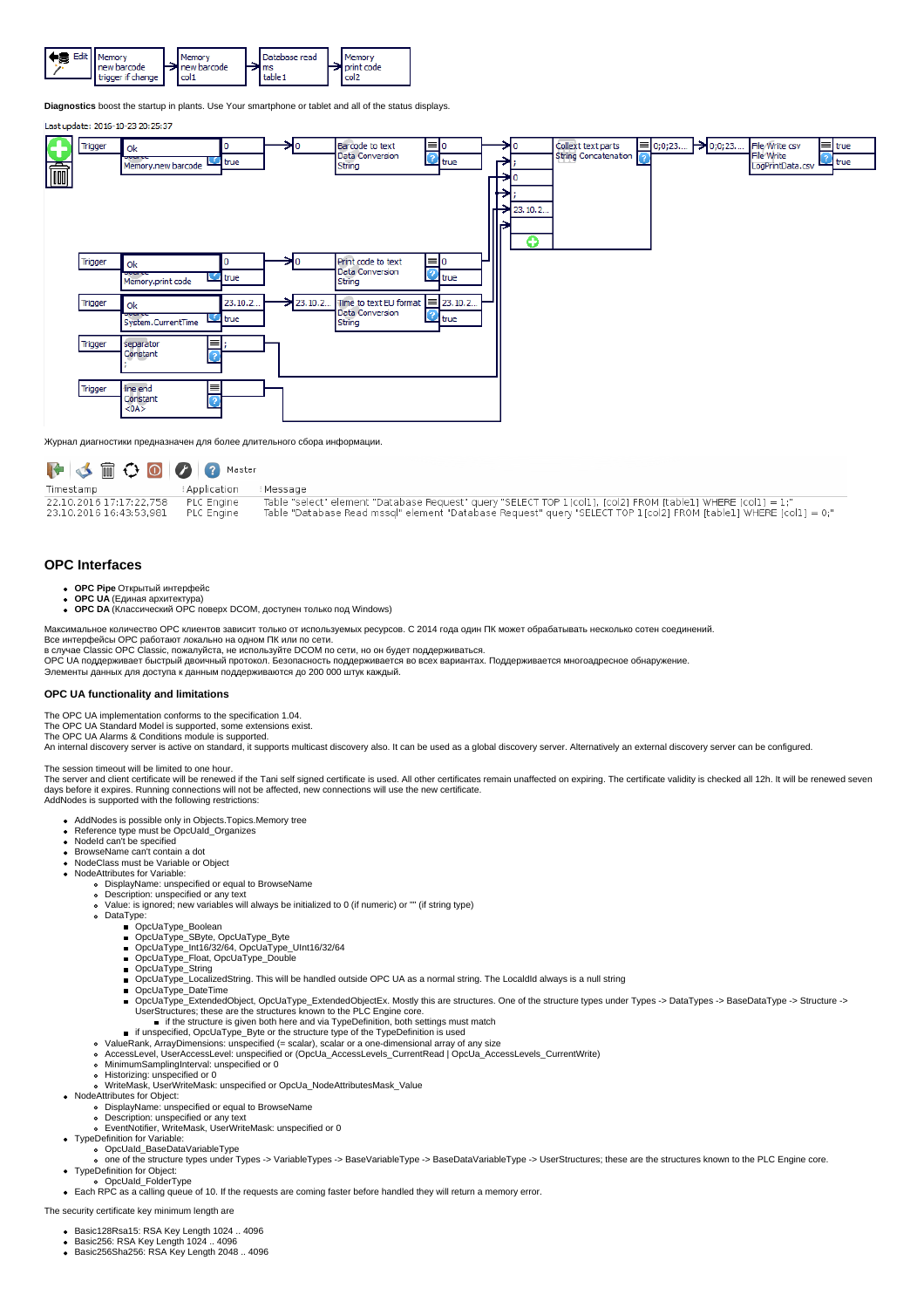Поддерживается трафик между различными интерфейсами OPC (туннелирование). Он будет использоваться для туннелей OPC DA.

## **Controller Interfaces**

All controllers will be connected over network. Often this is Ethernet, WLAN or other networks. All serial Ethernet and MPI Ethernet gateways for industrial controllers usage are supported.

## **Configuration Interfaces**

The configuration can be done with the shipped configuration software or over OPC with the System topic.<br>The connection for the configuration is encrypted with TLS 1.2. The encryption can be switched off for usage in coun

# **Network Redundancy for connections to controllers and devices**

Connections to devices and controllers are supporting network redundancy.

Double and triple redundancy can be selected. Two redundancy operation modi are possible.

In **dynamic redundancy** any of the connections is working as master. If it breaks another connection becomes the master connection.

In static redundancy the first connection is the master. If it breaks another connection becomes the master. If the first connection works again it will become the master connection again.

The connections of the redundancy should work on different netaork adapters.The adapters need different IP subnets for proberly work..

#### **Типы контроллеров и протоколы контроллеров**

- 
- Siemens семейства **S7 1200 и 1500**. Поддерживаются **оптимизированные блоки данных**, все символы и комментарии просматриваются в режиме онлайн.<br>Siemens S7 через RFC1006 и Sinec H1. Поддерживаются **S7 200, 100 Logo 8.** Siem VIPA Speed7.
- Siemens S5 через RFC1006, PLC Header, RAW или Sinec H1. Поддерживаются Siemens CPs, INAT CPs, Helmholz CPs, IBH Softec S5Net, Process Informatik S5Lan.<br>Rockwell **Compact Logix и Control Logix**, все версии прошивок. Rockwe
- 
- Mitsubishi **Melsec Q** семья.
- **Устройства BACnet**. BACnet широко используется в автоматизации зданий Устройства, использующие **Modbus TCP** протокол.
	- - Modicon Schneider
		- Wago Beckhoff
		-
		- Phoenix Contact
		- Omron B&R
		- o Fanuc
	- ABB
- Все системы и устройства, к которым можно получить доступ с помощью следующих инструментов**OPC UA** или **Classic OPC**. RaW данные.

Общается через Ethernet.

## **BACnet**

BACnet will be used over IP / UDP.

Maximum length of strings: 256 Byte Status text elements are supported (state\_text)

Supported charsets: UTF-8, UTF-16, Latin-1

Unions ("Choice") and structures ("Sequence") are existing for important values. All unimplemented instances will not be shown.

Enum values are represented as UINT32. Some special enum are handled as bool. Values in "Octet-String" and "Bit-String" can be written in whole only.

# **BBMD (BACnet Broadcast Management Device) details**

BBMD will be used during the connection establishing and the device search if the devices do not be all in the same collision domain. BACnet uses broadcast during ist connection establishing. There are several procedures in BBMD:

- Search ussing broadcast
- Search using the IP device address, receive the BACnet ID. Search using the BACnet id, receice the IP address.
- Additionally BBMD can be used connecting older serial only installations to the IP network.

### **COV (Change Of Values) details**

COV represents the event subsystem of BACnet. Events will be offered in browsing the variables, they will be subscribed. If the device will send the data the event will be generated.<br>Because BACnet is working with UDP the polled. If the value did not change no event is send for this polling.

## **BACnet - Writing values with priority-array**

These object types have a priority-array in addition to their present-value property:

- analog-output
- analog-value binary-output
- **binary-value**
- multi-state-output
- multi-state-value
- access-door

The BACnet spec says:

- priority-array is read-only and contains 16 entries (that can be a valid value or NULL).
- present-value is read-write and contains 1 value (the non-NULL value with the lowest priority from priority-array, or the value from relinquish-default if no non-NULL value in priority-array exists).<br>Writing to present-val

The Tani implementation works as follows:

- priority-array is read-write and contains 16 structure entries with 2 fields: \* Value: the data value in this entry (or 0 if no valid value is present)
- 
- \* ValueValid: a boolean value; 1 if Value is valid, 0 if not (NULL value).<br>Writing to an element of priority-array implicitly uses a "write present-value with priority" operation to change the desired value.<br>Writing to pri
- 
- 
- 
- Writing to priority-array[i] (as a structured data type) creates a NULL entry when ValueValid is 0. Else a non-NULL entry with the specified Value is created.<br>present-value is read-write and contains the value obtained by
- Writing to present-value doesn't transfer the priority parameter. The BACnet device will implicitly write to priority entry 16 in this case.
- This mechanism was chosen to allow choosing the write priority via OPC without changing the read syntax for present-value property. This also allows writing NULL values via OPC.

## **Implemented Properties**

The following object properties are implemented:

| Ohiec<br>Tvne    | Property    | <b>BA</b><br>Tvn<br>.cnet                | OPC T<br><b>Tvnc</b> | Remarks |
|------------------|-------------|------------------------------------------|----------------------|---------|
| <b>^'</b><br>all | . .<br>idll | `net<br>ectidentifie<br>RA(<br>.007<br>. | UInt32               |         |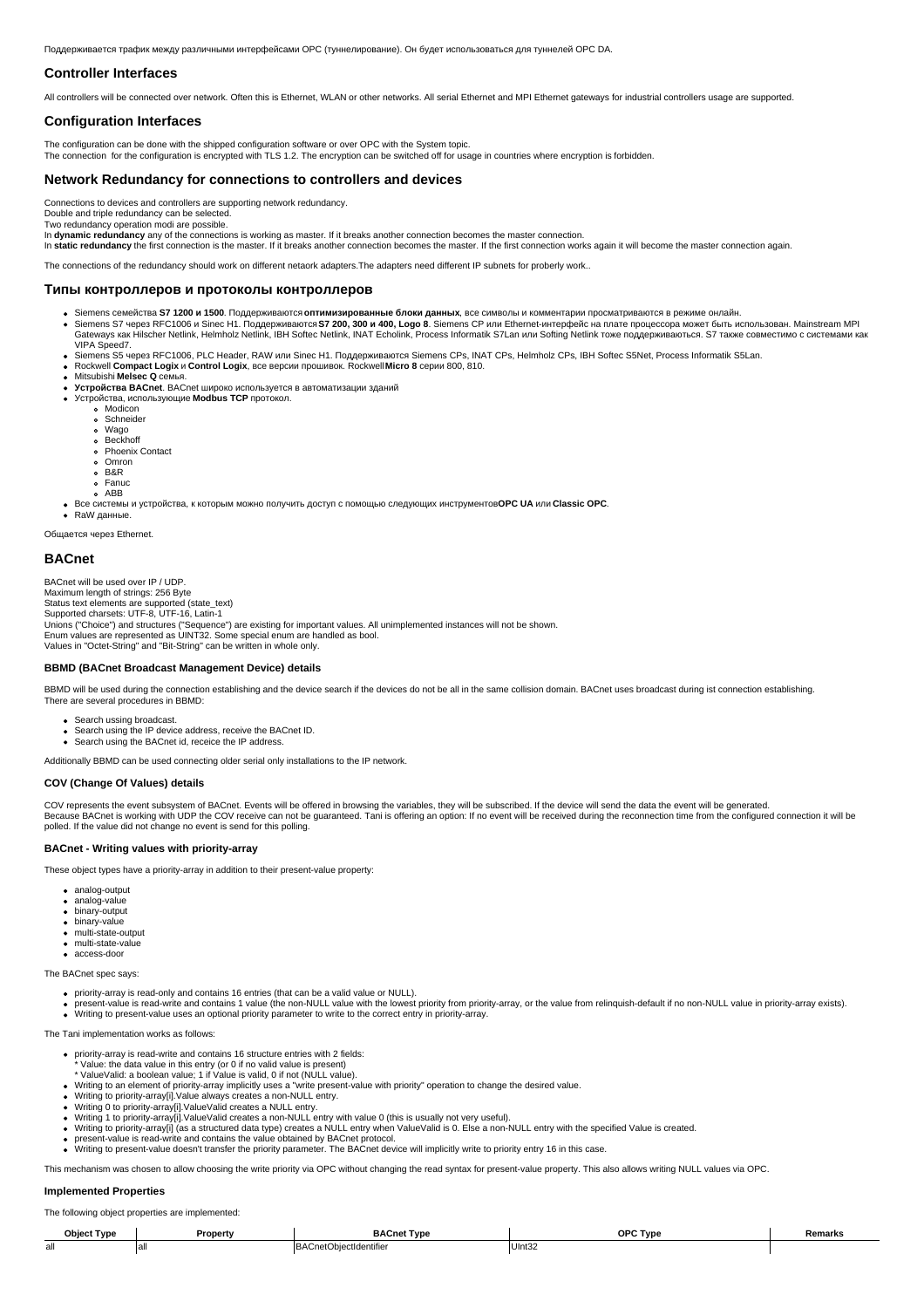| <b>Object Type</b>                         | Property                                                           | <b>BACnet Type</b>                                           | OPC Type                                              | Remarks                         |
|--------------------------------------------|--------------------------------------------------------------------|--------------------------------------------------------------|-------------------------------------------------------|---------------------------------|
| all                                        | all                                                                | <b>Bit String</b>                                            | Array of Boolean                                      |                                 |
| all                                        | all                                                                | Boolean                                                      | Boolean                                               |                                 |
| all                                        | all                                                                | <b>Character String</b>                                      | String                                                |                                 |
| all                                        | all                                                                | Double                                                       | Double                                                |                                 |
| all                                        | all                                                                | Enumerated                                                   | UInt32                                                |                                 |
| all                                        | all                                                                | <b>Octet String</b>                                          | Array of UInt8                                        |                                 |
| all<br>all                                 | all<br>all                                                         | Real<br>Signed                                               | Float<br>Int32                                        |                                 |
| all                                        | all                                                                | Unsigned                                                     | UInt32                                                |                                 |
| all                                        | Change of State Time (16)                                          | <b>BACnetDateTime</b>                                        | <b>DateTime</b>                                       |                                 |
| all                                        | Event Time Stamps (130)                                            | Sequence of BACnetTimeStamp                                  | Array of Structure "Timestamp"                        |                                 |
| all                                        | Object Type (79)                                                   | BACnetObjectType                                             | UInt32                                                |                                 |
| all<br>all                                 | Time of Active Time Reset (114)<br>Time of State Count Reset (115) | <b>BACnetDateTime</b><br><b>BACnetDateTime</b>               | <b>DateTime</b><br>DateTime                           |                                 |
| Access Door (30)                           | Door Alarm State (226)                                             | <b>BACnetDoorAlarmState</b>                                  | UInt32                                                |                                 |
| Access Door (30)                           | Present Value (85)                                                 | <b>BACnetDoorValue</b>                                       | UInt32                                                |                                 |
| Access Door (30)                           | Priority Array (87)                                                | <b>BACnetPriorityArray</b>                                   | Array(116) of Structure "UnsignedPriorityValue"       | see section "Priority           |
| Access Door (30)                           | Status Flags (111)                                                 | <b>BACnetStatusFlags</b>                                     | Array(03) of Boolean                                  | Array"                          |
| Analog Input (0)                           | Present Value (85)                                                 | Real                                                         | Float                                                 |                                 |
| Analog Input (0)                           | Status Flags (111)                                                 | BACnetStatusFlags                                            | Array(03) of Boolean                                  |                                 |
| Analog Output (1)                          | Present Value (85)                                                 | Real                                                         | Float                                                 |                                 |
| Analog Output (1)                          | Priority Array (87)                                                | <b>BACnetPriorityArray</b>                                   | Array(116) of Structure "AnalogPriorityValue"         | see section "Priority<br>Array" |
| Analog Output (1)                          | Status Flags (111)                                                 | <b>BACnetStatusFlags</b>                                     | Array(03) of Boolean                                  |                                 |
| Analog Value (2)                           | Present Value (85)                                                 | Real                                                         | Float                                                 |                                 |
| Analog Value (2)                           | Priority Array (87)                                                | <b>BACnetPriorityArray</b>                                   | Array(116) of Structure "AnalogPriorityValue"         | see section "Priority           |
| Analog Value (2)                           | Status Flags (111)                                                 | <b>BACnetStatusFlags</b>                                     | Array(03) of Boolean                                  | Array"                          |
| Averaging (18)                             | Maximum Value Timestamp (149)                                      | <b>BACnetDateTime</b>                                        | <b>DateTime</b>                                       |                                 |
| Averaging (18)                             | Minimum Value Timestamp (150)                                      | <b>BACnetDateTime</b>                                        | DateTime                                              |                                 |
| Binary Input (3)                           | Present Value (85)                                                 | <b>BACnetBinaryPV</b>                                        | UInt32                                                |                                 |
| Binary Input (3)                           | Status Flags (111)                                                 | <b>BACnetStatusFlags</b>                                     | Array(03) of Boolean                                  |                                 |
| Binary Output (4)                          | Present Value (85)                                                 | <b>BACnetBinaryPV</b>                                        | UInt32                                                | see section "Priority           |
| Binary Output (4)                          | Priority Array (87)                                                | <b>BACnetPriorityArray</b>                                   | Array(116) of Structure "UnsignedPriorityValue"       | Array"                          |
| Binary Output (4)                          | Status Flags (111)                                                 | <b>BACnetStatusFlags</b>                                     | Array(03) of Boolean                                  |                                 |
| Binary Value (5)                           | Present Value (85)                                                 | BACnetBinaryPV                                               | UInt32                                                |                                 |
| Binary Value (5)                           | Priority Array (87)                                                | <b>BACnetPriorityArray</b>                                   | Array(116) of Structure "UnsignedPriorityValue"       | see section "Priority<br>Array" |
| Binary Value (5)                           | Status Flags (111)                                                 | BACnetStatusFlags                                            | Array(03) of Boolean                                  |                                 |
| Device (8)                                 | Last Restore Time (87)                                             | BACnetTimeStamp                                              | Structure "Timestamp"                                 |                                 |
| Device (8)                                 | Local Date (56)                                                    | Date                                                         | Structure "Date"                                      |                                 |
| Device (8)                                 | Local Time (57)<br>Object List (76)                                | Time<br>Sequence of BACnetObjectIdentifier                   | Structure "Time"<br>Array of UInt32                   |                                 |
| Device (8)<br>Device (8)                   | Protocol Object Types Supported (96)                               | BACnetObjectTypesSupported                                   | Array of Boolean                                      |                                 |
| Device (8)                                 | Protocol Services Supported (97)                                   | BACnetServicesSupported                                      | Array of Boolean                                      |                                 |
| Device (8)                                 | Segmentation Supported (107)                                       | BACnetSegmentation                                           | UInt32                                                |                                 |
| Device (8)                                 | System Status (112)                                                | <b>BACnetDeviceStatus</b>                                    | UInt32                                                |                                 |
| Device (8)                                 | Time of Device Restart (203)                                       | <b>BACnetTimeStamp</b>                                       | Structure "Timestamp'                                 |                                 |
| Event Enrollment (9)<br>File (10)          | Object Property Reference (78)<br>Modification Date (149)          | BACnetDeviceObjectPropertyReference<br><b>BACnetDateTime</b> | Structure "DeviceObjectPropertyReference"<br>DateTime |                                 |
| Life Safety Point (21)                     | Present Value (85)                                                 | BACnetLifeSafetyState                                        | UInt32                                                |                                 |
| Life Safety Point (21)                     | Status Flags (111)                                                 | <b>BACnetStatusFlags</b>                                     | Array(03) of Boolean                                  |                                 |
| Life Safety Zone (22)                      | Present Value (85)                                                 | BACnetLifeSafetyState                                        | UInt32                                                |                                 |
| Life Safety Zone (22)<br>Load Control (28) | Status Flags (111)<br>Actual Shed Level (212)                      | <b>BACnetStatusFlags</b><br>BACnetShedLevel                  | Array(03) of Boolean<br>Structure "Shed Level"        |                                 |
| Load Control (28)                          | Duty Window (213)                                                  | Unsigned                                                     | UInt32                                                |                                 |
| Load Control (28)                          | Expected Shed Level (214)                                          | BACnetShedLevel                                              | Structure "Shed Level"                                |                                 |
| Load Control (28)                          | Present Value (85)                                                 | <b>BACnetShedState</b>                                       | UInt32                                                |                                 |
| Load Control (28)                          | Requested Shed Level (218)                                         | BACnetShedLevel                                              | Structure "Shed Level"                                |                                 |
| Load Control (28)<br>Load Control (28)     | Shed Duration (219)<br>Start Time (142)                            | Unsigned<br><b>BACnetDateTime</b>                            | UInt32<br>DateTime                                    |                                 |
| Loop $(12)$                                | Controlled Variable Reference (19)                                 | BACnetDeviceObjectPropertyReference                          | Structure "DeviceObjectPropertyReference"             |                                 |
| Loop $(12)$                                | Manipulated Variable Reference (60)                                | BACnetDeviceObjectPropertyReference                          | Structure "DeviceObjectPropertyReference"             |                                 |
| Loop (12)                                  | Setpoint Reference (109)                                           | BACnetSetpointReference                                      | Structure "SetpointReference"                         |                                 |
| Loop $(12)$                                | Present Value (85)                                                 | Real                                                         | Float                                                 |                                 |
| Loop (12)<br>Multi State Input (13)        | Status Flags (111)<br>Alarm Values (7)                             | <b>BACnetStatusFlags</b><br>Sequence of Unsigned             | Array(03) of Boolean<br>Array of UInt32               |                                 |
| Multi State Input (13)                     | Fault Values (39)                                                  | Sequence of Unsigned                                         | Array of UInt32                                       |                                 |
| Multi State Input (13)                     | Present Value (85)                                                 | Unsigned                                                     | UInt32                                                |                                 |
| Multi State Input (13)                     | Status Flags (111)                                                 | BACnetStatusFlags                                            | Array(03) of Boolean                                  |                                 |
| Multi State Output<br>(14)                 | Present Value (85)                                                 | Unsigned                                                     | UInt32                                                |                                 |
| Multi State Output<br>(14)                 | Priority Array (87)                                                | <b>BACnetPriorityArray</b>                                   | Array(116) of Structure "UnsignedPriorityValue"       | see section "Priority<br>Array" |
| Multi State Output<br>(14)                 | Status Flags (111)                                                 | <b>BACnetStatusFlags</b>                                     | Array(03) of Boolean                                  |                                 |
| Multi State Value (19) Alarm Values (7)    |                                                                    | Sequence of Unsigned                                         | Array of UInt32                                       |                                 |
| Multi State Value (19) Fault Values (39)   |                                                                    | Sequence of Unsigned                                         | Array of UInt32                                       |                                 |
| Multi State Value (19) Present Value (85)  |                                                                    | Unsigned                                                     | UInt32                                                |                                 |
| Multi State Value (19) Priority Array (87) |                                                                    | <b>BACnetPriorityArray</b>                                   | Array(116) of Structure "UnsignedPriorityValue"       | see section "Priority<br>Array" |
| Multi State Value (19) Status Flags (111)  |                                                                    | <b>BACnetStatusFlags</b>                                     | Array(03) of Boolean                                  |                                 |
| Schedule (17)                              | Effective Period (32)<br>List of Object Property References        | <b>BACnetDateRange</b><br>Sequence of                        | Structure "DateRange"                                 |                                 |
| Schedule (17)                              | (54)                                                               | BACnetDeviceObjectPropertyReference                          | Array of Structure "DeviceObjectPropertyReference"    |                                 |
| Schedule (17)                              | Present Value (85)                                                 | ABSTRACT-SYNTAX.&Type                                        | Structure "Any"                                       |                                 |
| Schedule (17)                              | Schedule Default (174)                                             | ABSTRACT-SYNTAX.&Type                                        | Structure "Any"                                       |                                 |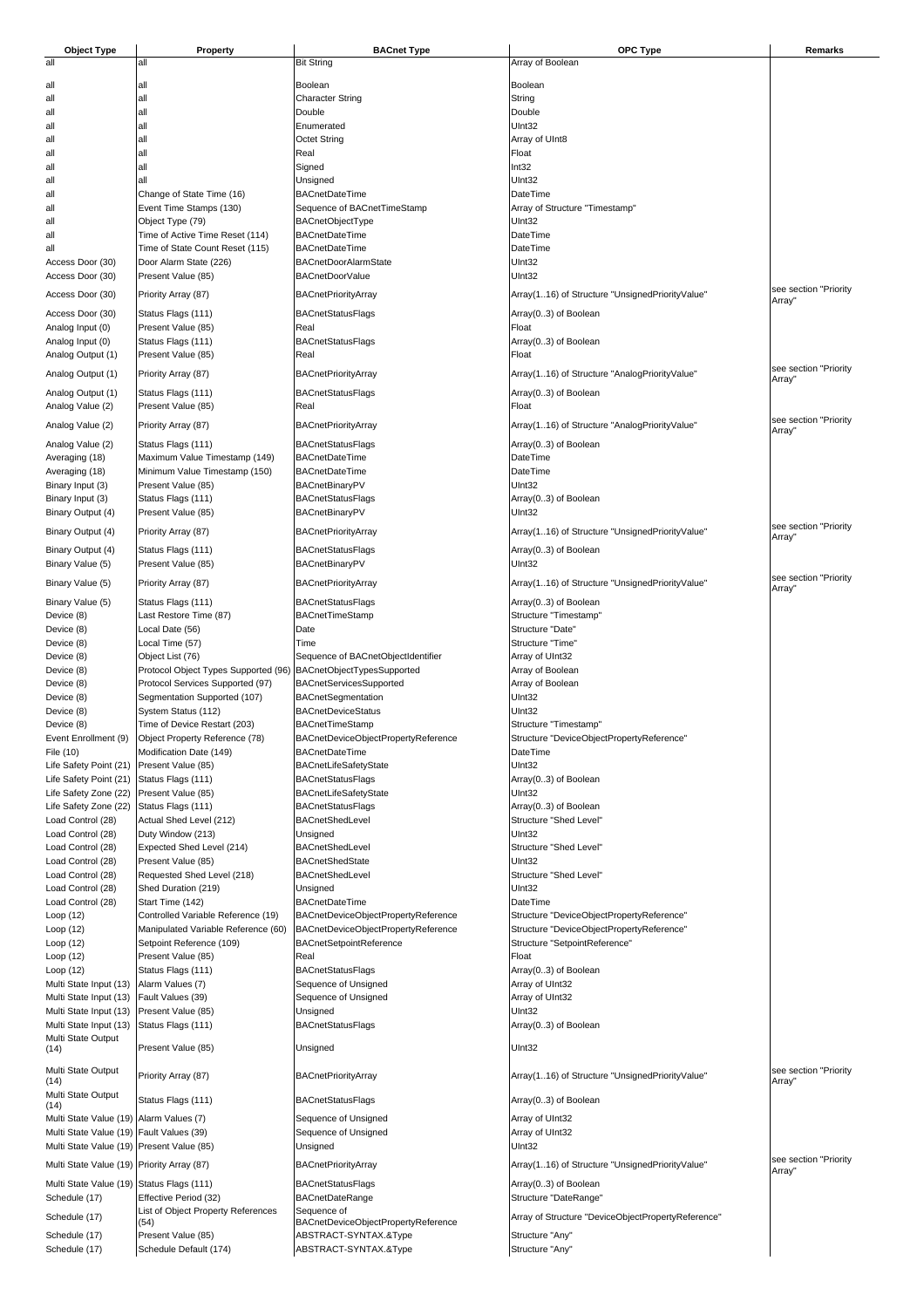| <b>Object Type</b>                      | Property                         | <b>BACnet Type</b>                      | <b>OPC Type</b>                                                   | <b>Remarks</b> |
|-----------------------------------------|----------------------------------|-----------------------------------------|-------------------------------------------------------------------|----------------|
| Schedule (17)                           | Weekly Schedule (123)            | Sequence Size(7) Of BACnetDailySchedule | 7 sub-objects ("Monday", "Tuesday", ) of Structure<br>"TimeValue" |                |
| Pulse Converter (24) Present Value (85) |                                  | Real                                    | Float                                                             |                |
| Pulse Converter (24) Status Flags (111) |                                  | <b>BACnetStatusFlags</b>                | Array(03) of Boolean                                              |                |
| Structured View (29)                    | Subordinate List (211)           | Sequence of BACnetDeviceObjectReference | Array of Structure "DeviceObjectReference"                        |                |
| Trend Log (20)                          | Log Device Object Property (132) | BACnetDeviceObjectPropertyReference     | Structure "DeviceObjectPropertyReference"                         |                |
| Trend Log (20)                          | Start Time (142)                 | <b>BACnetDateTime</b>                   | DateTime                                                          |                |
| Trend Log (20)                          | Stop Time (143)                  | <b>BACnetDateTime</b>                   | DateTime                                                          |                |

## **Databases**

PLC Engine is a database client. It connects with user and password to the database.<br>The standard SQL statements INSERT INTO, UPDATE, SELECT, DELETE, FUNCTION and PROCEDURE will be used over the wizards. Other statements w Supported are:

My SQL (from version 1.9 not under Windows XP)

- PostGre Sql (not for Windows XP) Microsoft SQL
- Sybase SQL Server, Sybase ASE, SAP ASE (Adaptive Server Enterprise)
- ODBC
- Oracle can be used with ODBC

Multiple databases can be handled simultanously.

In one database multiple sub databases can be used. During the configuration the databases will be browsed. This will require depending on the type of the database or the interface a username and a password, possibly more. The database itself need to be configured that it can be accessed.

PLC-Engine will need an account on each database

For using PLC Engine on a PC the locally installed databases can be used also. On PLC Engine Device a My SQL database is installed. This database will be managed completely by PLC Engine.

## **Logger for diagnostics**

The OPC Server contains a logger for diagnostics purposes during plant startup. The logger can be configured. The system load can be big if all controller data in big plants are logged.

## **Limits**

Maximum number of configurable client connections: 4000.

Maximum length of a single item: 4GB.

Maximum number of elements each connection: 1 million.

Maximum number of elements (Items): 16 million. Maximum OPC groups each connection: 100.

Maximum number of passive connection for each port is 999. The OPC synchronous functions returning a bad quality immediately if the PLC connection is not established.

Changes in controller configuration will be checked all 10 seconds if the PLC does not offer a mechanism for this check during write.

Fields can be up to 64K in length each. Multi dimensional arrays can have up to six dimensions.

Fields can be up to 64K in length each.The maximum amount of configurable logic tables is 60000.

The maximum length of one logic table is 4GB.<br>Maximum number of entries on a logic element 60000.<br>File operations can handle up to 64K in each request. Adding data to a file is limited only by the space on the disk.

Multi dimensional arrays can have up to seven dimensions.

Depending on the license the limits can be less.

#### **Speed**

The throughput will be mainly limited by the controller speed or the reaction time of OPC applications. Read requests to the controller will be optimized as much the controller is supporting this. For that elements will be collected to blocks reading more than requested, but not for inputs and outputs. These<br>optimizing can b

Write requests to the controller are collected or handled in that order the application did called the system.

On OPC all optimizing the individual OPC uses is supported.

The normal time in cyclic controller requests is 50ms.It can be faster if the controller polling interval is set to zero.

Only data are sent to OPC which did change in the controller between two read requests.

The throughput of one logic table normally will be handled below 10ms. Lot amounts of logic tables containing much of mathematics functions may rise the 10ms. This is true especially on embedded devices without a mathematical co processor.

No handling can be faster than the controller and device data acquisition. The same is true for database access.

## **Функции**

#### **Логические таблицы**

Логические таблицы построены для линейной логики. Петли(Loop) сделать невозможно.

#### **Sequence chains (Цепи последовательности)**

Цепь последовательностей поддерживает не более 65535 шагов каждая.

### **Обработка ошибок в логических таблицах**

Все логические элементы, функции которых могут давать сбой, поддерживают бит OK. Пользователь должен разобраться с этим, чтобы предотвратить неожиданное поведение во время выполнения.

### **Переменные и структуры**

Конструкции не могут содержать циклов/петли (Loop). Размер структуры или переменной может составлять до 4 Гб.

#### **Status Diagnostics Lists**

The status diagnostics lists are supporting arrays up to 100 values each. If an array is longer than 100 values the first 100 elements are shown only. Writing this array is not possible.

## **Field and text optimizings**

The from version 1.8 existing field optimizings will prevent reading the long fields too often, the index is requested on standard only. This optimizing bases of the fact that the index does net changed too frequently.

# **Usage of memory**

- Program code: A minimum of 6MB is used. The exactly memory usage is depending of the internal behavior of the operating systems. So dynamic libraries are loaded once for all running instances
- using them. Example: If the standard library is not loaded already it will use additional 4MB of memory.<br>User data: The minimum data usage is 2MB internally. Additional the controller data are held in memory for comparing configured connection occupies 4KB.
- Fields can be up to 64K in length each.The maximum amount of configurable logic tables is 60000. • The maximum length of one logic table is 4GB.